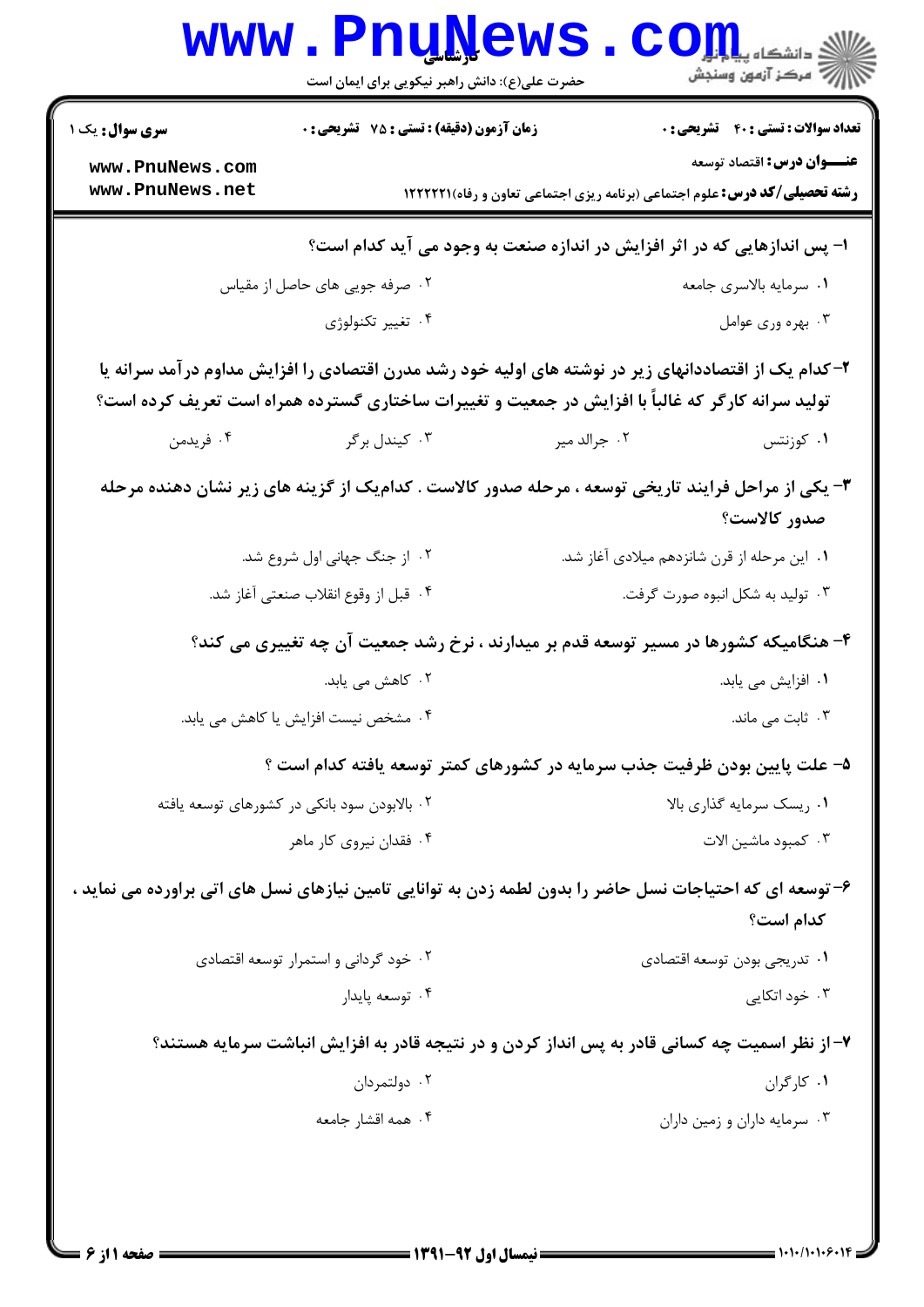|                                    | www.PnuNews<br>حضرت علی(ع): دانش راهبر نیکویی برای ایمان است                                        |                    | ري دانشڪاه پي <mark>ا ۽ ٿو.</mark><br>اڳ مرڪز آزمون وسنڊش                                                              |
|------------------------------------|-----------------------------------------------------------------------------------------------------|--------------------|------------------------------------------------------------------------------------------------------------------------|
| <b>سری سوال : ۱ یک</b>             | <b>زمان آزمون (دقیقه) : تستی : 75 تشریحی : 0</b>                                                    |                    | <b>تعداد سوالات : تستی : 40 - تشریحی : .</b>                                                                           |
| www.PnuNews.com<br>www.PnuNews.net |                                                                                                     |                    | <b>عنـــوان درس:</b> اقتصاد توسعه<br><b>رشته تحصیلی/کد درس:</b> علوم اجتماعی (برنامه ریزی اجتماعی تعاون و رفاه)(۱۲۲۲۲۱ |
|                                    |                                                                                                     |                    | ۸– کدام یک از موارد زیر از جمله فروض ریکاردو می باشد؟                                                                  |
|                                    | ٠٢ بازار از نوع انحصارى است.                                                                        |                    | ٠١. بازدهي در بخش صنعت ثابت است.                                                                                       |
|                                    | ۰۴ عوامل تولید جانشین یکدیگر هستند.                                                                 |                    | ۰۳ اقتصاد ، اقتصاد صنعتی است.                                                                                          |
|                                    | ۹- در نظریه ریکاردو با گذشت زمان ، توزیع تولید به نفع و زیان کدامیک از موارد زیر تغییر می کند؟      |                    |                                                                                                                        |
|                                    | ۰۲ به نفع اجاره و به زیان سود                                                                       |                    | ٠١. به نفع سود و به زيان اجاره                                                                                         |
|                                    | ۰۴ به زيان سود و اجاره                                                                              |                    | ۰۳ به نفع سود و اجاره                                                                                                  |
|                                    |                                                                                                     |                    | <b>۱۰- اقتصاد مورد نظر ریکاردو کدام است</b> ؟                                                                          |
| ۰۴ اقتصاد سیاسی                    | ۰۳ اقتصاد سرمايه داري                                                                               | ۰۲ اقتصاد صنعتی    | ٠١. اقتصاد كشاورزي                                                                                                     |
|                                    |                                                                                                     |                    | 11– از نظر مالتوس عامل اصلی توسعه اقتصادی کدام است؟                                                                    |
| ۰۴ گسترش بازار                     | ۰۳ افزایش تقاضای موثر                                                                               | ۰۲ پیشرفت های فنی  | ۰۱ تکنولوژی                                                                                                            |
|                                    |                                                                                                     |                    | ۱۲- کدام یک از موارد زیر ، راهی برای رهایی از دام مالتوس است؟                                                          |
|                                    | ۰۲ افزایش مصرف                                                                                      |                    | ۰۱ افزایش نرخ رشد جمعیت                                                                                                |
|                                    | ۰۴ افزایش در سرمایه گذاری                                                                           |                    | ۰۳ افزايش ازدواج                                                                                                       |
|                                    | ۱۳-از نظر مارکس ، در کدامیک از مراحل سیر تکاملی جوامع ، هر گونه مالکیت شخصی نقض می شود و استثمار    |                    | کارگران به پایان می رسد؟                                                                                               |
| ۰۴ مرحله جامعه اوليه               | ۰۳ مرحله سوسیالیسم                                                                                  | ٠٢ مرحله فئوداليسم | ۰۱ مرحله برده داری                                                                                                     |
|                                    | ۱۴- در نظریه میردال بر کدام یک از گزینه های زیر به عنوان مهمترین عوامل در بحث توسعه نیافتگی کشورهای |                    | جهان سوم تاكيد شده است؟                                                                                                |
|                                    | ۰۲ تکیه بر صادرات مواد اولیه                                                                        |                    | ٠١ نابرابري هاي منطقه اي و بين المللي                                                                                  |
|                                    | ۰۴ گرايش به مصرف                                                                                    |                    | ٠٣ تبديل اقتصاد بسته به اقتصاد باز                                                                                     |
|                                    |                                                                                                     |                    | ۱۵– از نظر روزن– اشتاین ، اولین قدم در راه توسعه کدام است؟                                                             |
|                                    | ۰۲ تبدیل اقتصاد بسته به اقتصادباز                                                                   |                    | ٠١. تبديل اقتصاد دولتي به اقتصاد آزاد                                                                                  |
|                                    | ۰۴ تربیت نیروی انسانی ماهر و متخصص                                                                  |                    | ۰۳ برقراری رابطه با کشورهای تو سعه یافته                                                                               |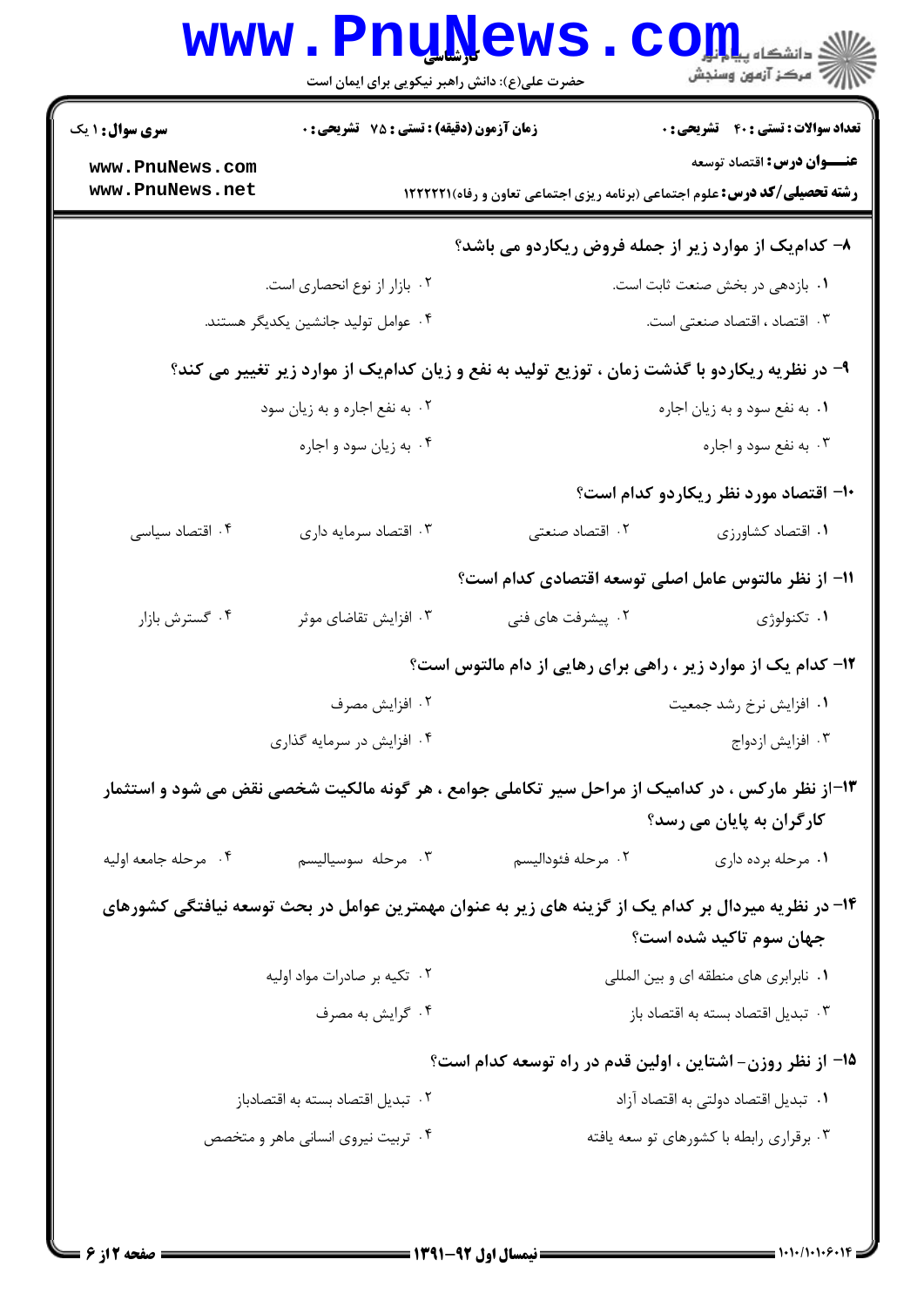|                                    | حضرت علی(ع): دانش راهبر نیکویی برای ایمان است   |                                                                                                              |                                                                                                                        |
|------------------------------------|-------------------------------------------------|--------------------------------------------------------------------------------------------------------------|------------------------------------------------------------------------------------------------------------------------|
| <b>سری سوال : ۱ یک</b>             | زمان آزمون (دقیقه) : تستی : 75 ٪ تشریحی : 0     |                                                                                                              | <b>تعداد سوالات : تستی : 40 ٪ تشریحی : 0</b>                                                                           |
| www.PnuNews.com<br>www.PnuNews.net |                                                 |                                                                                                              | <b>عنـــوان درس:</b> اقتصاد توسعه<br><b>رشته تحصیلی/کد درس:</b> علوم اجتماعی (برنامه ریزی اجتماعی تعاون و رفاه)(۱۲۲۲۲۲ |
|                                    |                                                 |                                                                                                              |                                                                                                                        |
|                                    |                                                 |                                                                                                              | ۱۶– در مرحله سوم انتخاب صنایع پیشرو ً به منظور صنعتی شدن کدامیک از موارد زیر اتفاق می افتد؟                            |
|                                    |                                                 |                                                                                                              | ۰۱ تبدیل کشاورزی از سنتی به صنعتی                                                                                      |
|                                    |                                                 |                                                                                                              | ۰۲ صنایع داخلی جایگزین واردات می شود.<br>۰۳ صنايع مونتاژ                                                               |
|                                    |                                                 | ۰۴ ایجاد صنایع سنگین و مادر مانند فولاد و ایجاد صنایع بسیار فنی و تخصصی مانند صنایع پتروشیمی                 |                                                                                                                        |
|                                    |                                                 |                                                                                                              |                                                                                                                        |
|                                    |                                                 |                                                                                                              | ۱۷- در استراتژی اقتصاد باز ، تاکید بر کدام مورد است ؟                                                                  |
| ۰۴ بنگاه ها و خانوارها             | ۰۳ دولت                                         | ٢. بخش تجارت خارجي                                                                                           | ٠١. بخش كشاورزى                                                                                                        |
|                                    |                                                 |                                                                                                              | 1۸- استراتژی انقلاب سبز موجب افزایش کدام یک از گزینه های زیر می شود؟                                                   |
|                                    | ۰۲ افزایش محصولات غذایی در جامعه                |                                                                                                              | ۰۱ افزایش کالاهای صنعتی در جامعه                                                                                       |
|                                    | ۰۴ افزايش يارانه ها                             |                                                                                                              | ۰۳ افزایش فقر در جامعه                                                                                                 |
|                                    |                                                 | ۱۹- کدام گزینه از جمله پیامدهای منفی احتمالی سرمایه گذاری مستقیم خارجی است؟                                  |                                                                                                                        |
|                                    |                                                 |                                                                                                              | ۰۱ توسعه مرزهای سرمایه گذاری                                                                                           |
|                                    |                                                 | ۰۲ برقراری پیوندهای پسین وپیشین با سایر بخش های اقتصاد کشور میزبان                                           |                                                                                                                        |
|                                    |                                                 |                                                                                                              | ۰۳ افزایش کسری تراز پرداختها<br>۰۴ تسریع پیشرفت فنی                                                                    |
|                                    |                                                 |                                                                                                              |                                                                                                                        |
|                                    |                                                 |                                                                                                              | ۲۰- اولین مدل رشد کشورهای غربی کدام است؟                                                                               |
|                                    | ۰۲ مدل رشد رشد سولو<br>۰۴ مدل رشد رشد نئوكلاسيك |                                                                                                              | ۰۱ مدل رشد هارود - دومار<br>۰۳ مدل رشد رشد سولو با پیشرفت تکنولوژی                                                     |
|                                    |                                                 |                                                                                                              |                                                                                                                        |
|                                    |                                                 | <b>۳۱</b> - مهمترین ، رایج ترین و مدرن ترین راه انتقال دانش و توسعه ان وکسب مهارت در جوامع گوناگون کدام است؟ |                                                                                                                        |
|                                    | ۰۲ راديو<br>۰۴ اموزش و پرورش رسمی               |                                                                                                              | ۰۱ تلویزیون<br>۰۳ اجتماع های مردمی                                                                                     |
|                                    |                                                 |                                                                                                              |                                                                                                                        |
|                                    |                                                 |                                                                                                              | ۲۲- در کدام یک از دوره های اموزشی زیر ، نیروهای متخصص و ماهر تربیت می شود و درنتیجه سرمایه انسانی<br>تشکیل می گردد؟    |
| ۰۴ اموزش پیش دبستانی               | ۰۳ اموزش عالی                                   | ۰۲ اموزش متوسطه                                                                                              | ۰۱ اموزش ابتدایی                                                                                                       |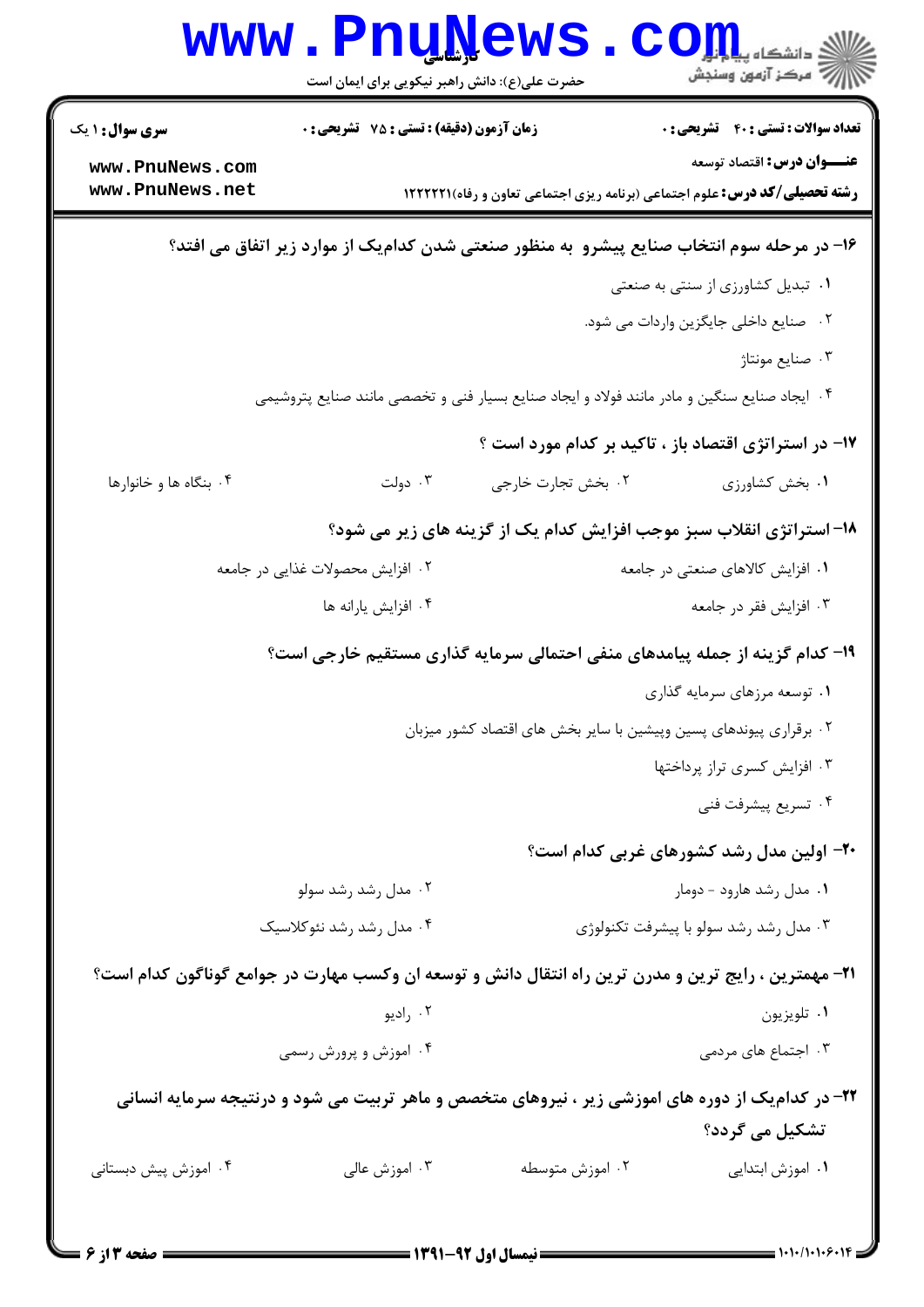|                                    | www.rnunews<br>حضرت علی(ع): دانش راهبر نیکویی برای ایمان است |                                                                               | د دانشکاه پي <mark>ا بار</mark> و<br>رآ مرڪز آزمون وسنڊش                                                                        |
|------------------------------------|--------------------------------------------------------------|-------------------------------------------------------------------------------|---------------------------------------------------------------------------------------------------------------------------------|
| <b>سری سوال : ۱ یک</b>             | زمان آزمون (دقیقه) : تستی : 75 گشریحی : 0                    |                                                                               | <b>تعداد سوالات : تستی : 40 قشریحی : 0</b>                                                                                      |
| www.PnuNews.com<br>www.PnuNews.net |                                                              |                                                                               | <b>عنـــوان درس:</b> اقتصاد توسعه<br><b>رشته تحصیلی/کد درس:</b> علوم اجتماعی (برنامه ریزی اجتماعی تعاون و رفاه) <b>۱۲۲۲۲۱</b> ۱ |
|                                    |                                                              |                                                                               | ۲۳–اقتصادی که مبتنی بر تولید ، توزیع و کاربرد دانش و اطلاعات به منظور تحقق رشد اقتصادی و بهره وری  است ،<br>كدام است؟           |
| ۰۴ اقتصاد انرژی                    | ۰۳ اقتصاد توسعه                                              | ۰۲ اقتصاد دانش محور                                                           | ۰۱ اقتصاد آزاد                                                                                                                  |
|                                    |                                                              |                                                                               | ۲۴- به کارگیری علم و دانش در عمل چه نامیده می شود؟                                                                              |
| ۰۴ تکنولوژی                        | ۰۳ موقعیت                                                    | ۰۲ مهارت                                                                      | ۰۱ تجربه                                                                                                                        |
|                                    |                                                              |                                                                               | ۲۵– اولین مرحله از فرایند توسعه تکنولوژی کدام است؟                                                                              |
| ۰۴ ابداع                           | ۰۳ اختراع                                                    | ۰۲ کشف پدیده                                                                  | ۰۱ انتشار                                                                                                                       |
|                                    |                                                              |                                                                               | ۲۶- آن تکنولوژی که نسبت عوامل تولید را تغییر نمی دهد کدام است؟                                                                  |
| ۰۴ تکنولوژی کاراندوز               | ۰۳ تکنولوژی خنثی                                             | ۰۲ تکنولوژی سرمایه بر                                                         | ٠١ تكنولوژى كاربر                                                                                                               |
|                                    | طرح کلید در دست " صحیح است؟                                  |                                                                               | ۲۷- کدام گزینه در مورد انتقال تکنولوژی از طریق اجرای                                                                            |
|                                    | ۰۲ نوعی پیمانکاری جزء است.                                   |                                                                               | ۰۱ همان سرمایه گذاری مستقیم خارجی است.                                                                                          |
|                                    | ۰۴ تنها آموزش نیروی انسانی به عهده پیمانکار است.             |                                                                               | ۰۳ طراحی، ساخت و تامین مالی به عهده پیمانکار است.                                                                               |
|                                    |                                                              |                                                                               | ۲۸- کدام یک از گزینه های زیر در مورد منحنی لورنز صحیح می باشد؟                                                                  |
|                                    |                                                              |                                                                               | ٠١. خط ۴۵ درجه خط برابري ناقص نام دارد                                                                                          |
|                                    |                                                              | ۰۲ هر چه منحنی لورنز از خط ۴۵ درجه دورتر باشد توزیع درآمد نابرابرتر خواهد بود |                                                                                                                                 |
|                                    |                                                              | ۰۳ احتمال وقوع برابری کامل درآمدها در جوامع ۵۰ درصد است                       |                                                                                                                                 |
|                                    |                                                              |                                                                               | ۰۴ منحنی لورنز همواره بالای خط ۴۵ درجه قرار می گیرد.                                                                            |
|                                    |                                                              |                                                                               | ۲۹- به ازای چه مقدار از ضریب جینی ، توزیع درآمد کاملاً برابر است؟                                                               |
|                                    | ۰۲ ضریب جینی کمتر از یک                                      |                                                                               | ۰۱ ضریب جینی بیشتر از یک                                                                                                        |
|                                    | ۰۴ ضریب جینی برابر یک                                        |                                                                               | ۰۳ ضریب جینی برابر صفر                                                                                                          |
|                                    |                                                              |                                                                               |                                                                                                                                 |
|                                    |                                                              |                                                                               |                                                                                                                                 |
|                                    |                                                              |                                                                               |                                                                                                                                 |
|                                    |                                                              |                                                                               |                                                                                                                                 |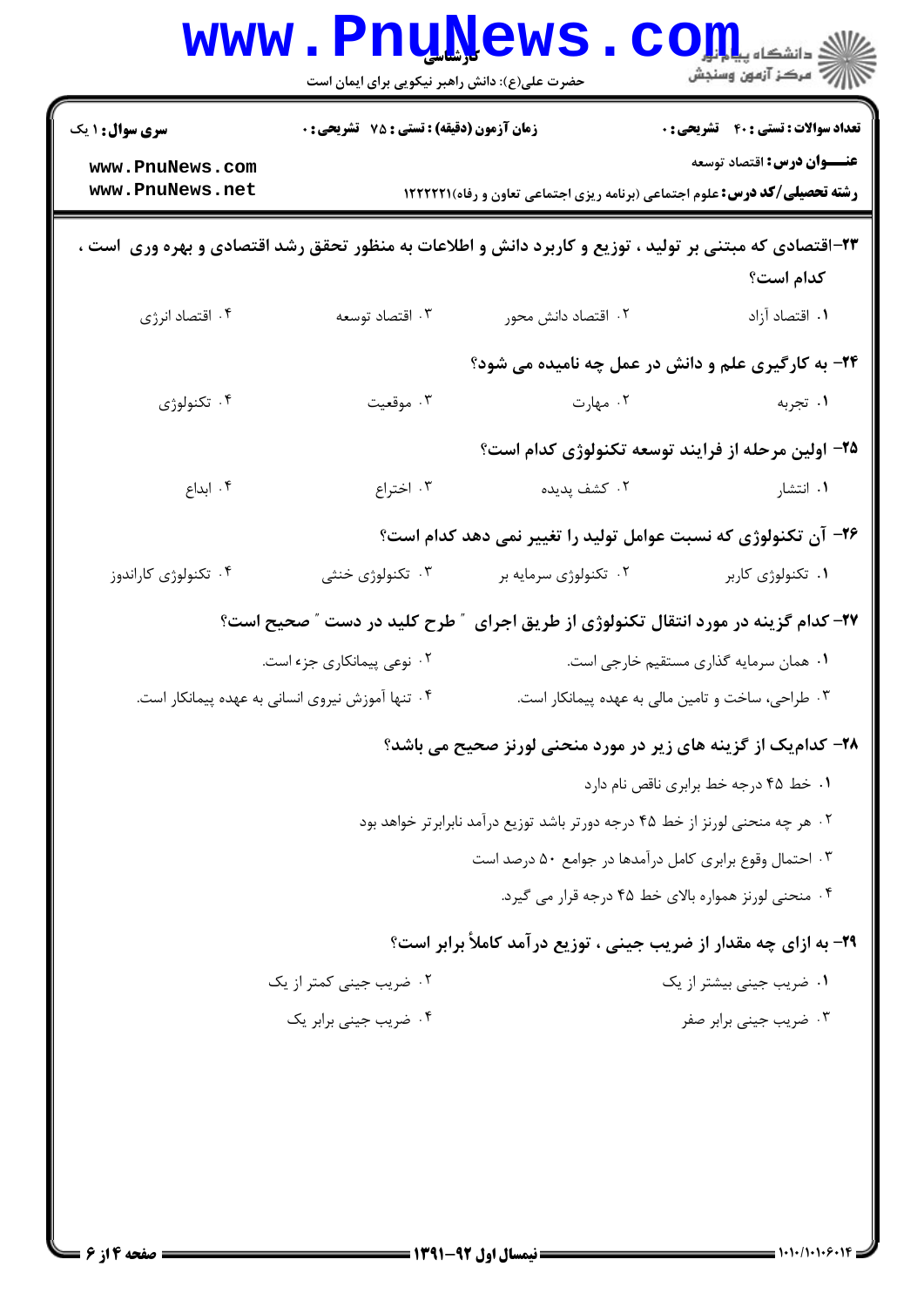| <b>تعداد سوالات : تستی : 40 - تشریحی : 0</b><br>زمان آزمون (دقیقه) : تستی : 75 ٪ تشریحی : 0<br><b>سری سوال : ۱ یک</b><br><b>عنـــوان درس:</b> اقتصاد توسعه<br>www.PnuNews.com<br>www.PnuNews.net<br><b>رشته تحصیلی/کد درس:</b> علوم اجتماعی (برنامه ریزی اجتماعی تعاون و رفاه) <b>۱۲۲۲۲۱</b> ۱<br>۳۰– کدام اقتصاد دان و با انتشار کدام کتاب خود زمینه استقلال علم اقتصاد از سایر علوم را فراهم اورد؟<br>٠١ آدام اسميت وبا انتشار كتاب ثروت ملل<br>۰۲ جان مینارد کینز و با انتشار کتاب نظریه عمومی اشتغال پول و بهره<br>۰۳ کارل مارکس و با انتشار کتاب ثروت ملل<br>۰۴ کوزنتس و با انتشار کتاب نظریه عمومی اشتغال پول و بهره<br><b>۳۱</b> - کدام گزینه به برنامه ریزی ضد دورانی معروف است؟<br>۰۱ برنامه ریزی اقتصادی کمونیستی<br>۰۲ برنامه ریزی اقتصادی نظام مختلط<br>۰۳ برنامه ریزی متمرکز<br>۰۴ برنامه ریزی اقتصادی نظام سرمایه داری<br>33- در کدام برنامه ریزی ،  دولت در زمینه های مختلف مطالعاتی انجام می دهد و نتایج حاصل را منتشر می کند و در<br>این نوع برنامه ریزی صرفاً دادن اطلاع به عاملان اقتصادی مطرح است؟<br>۰۴ برنامه ریزی مختلط<br>۰۳ برنامه ریزی اخباری<br>۰۲ برنامه ریزی ارشادی<br>٠١. برنامه ريزي دستوري<br>۳۳- طول مدت برنامه ریزی کوتاه مدت چند سال است ؟<br>۰۳ سه تا هفت سال $\cdot$ ۴ . بیست سال $\cdot$<br>۰۱ یک سال مسلم است. ۲۰ دو سال ۱۰ |
|--------------------------------------------------------------------------------------------------------------------------------------------------------------------------------------------------------------------------------------------------------------------------------------------------------------------------------------------------------------------------------------------------------------------------------------------------------------------------------------------------------------------------------------------------------------------------------------------------------------------------------------------------------------------------------------------------------------------------------------------------------------------------------------------------------------------------------------------------------------------------------------------------------------------------------------------------------------------------------------------------------------------------------------------------------------------------------------------------------------------------------------------------------------------------------------------------------------------------------------------------------------------|
|                                                                                                                                                                                                                                                                                                                                                                                                                                                                                                                                                                                                                                                                                                                                                                                                                                                                                                                                                                                                                                                                                                                                                                                                                                                                    |
|                                                                                                                                                                                                                                                                                                                                                                                                                                                                                                                                                                                                                                                                                                                                                                                                                                                                                                                                                                                                                                                                                                                                                                                                                                                                    |
|                                                                                                                                                                                                                                                                                                                                                                                                                                                                                                                                                                                                                                                                                                                                                                                                                                                                                                                                                                                                                                                                                                                                                                                                                                                                    |
|                                                                                                                                                                                                                                                                                                                                                                                                                                                                                                                                                                                                                                                                                                                                                                                                                                                                                                                                                                                                                                                                                                                                                                                                                                                                    |
|                                                                                                                                                                                                                                                                                                                                                                                                                                                                                                                                                                                                                                                                                                                                                                                                                                                                                                                                                                                                                                                                                                                                                                                                                                                                    |
|                                                                                                                                                                                                                                                                                                                                                                                                                                                                                                                                                                                                                                                                                                                                                                                                                                                                                                                                                                                                                                                                                                                                                                                                                                                                    |
|                                                                                                                                                                                                                                                                                                                                                                                                                                                                                                                                                                                                                                                                                                                                                                                                                                                                                                                                                                                                                                                                                                                                                                                                                                                                    |
|                                                                                                                                                                                                                                                                                                                                                                                                                                                                                                                                                                                                                                                                                                                                                                                                                                                                                                                                                                                                                                                                                                                                                                                                                                                                    |
|                                                                                                                                                                                                                                                                                                                                                                                                                                                                                                                                                                                                                                                                                                                                                                                                                                                                                                                                                                                                                                                                                                                                                                                                                                                                    |
|                                                                                                                                                                                                                                                                                                                                                                                                                                                                                                                                                                                                                                                                                                                                                                                                                                                                                                                                                                                                                                                                                                                                                                                                                                                                    |
|                                                                                                                                                                                                                                                                                                                                                                                                                                                                                                                                                                                                                                                                                                                                                                                                                                                                                                                                                                                                                                                                                                                                                                                                                                                                    |
|                                                                                                                                                                                                                                                                                                                                                                                                                                                                                                                                                                                                                                                                                                                                                                                                                                                                                                                                                                                                                                                                                                                                                                                                                                                                    |
|                                                                                                                                                                                                                                                                                                                                                                                                                                                                                                                                                                                                                                                                                                                                                                                                                                                                                                                                                                                                                                                                                                                                                                                                                                                                    |
|                                                                                                                                                                                                                                                                                                                                                                                                                                                                                                                                                                                                                                                                                                                                                                                                                                                                                                                                                                                                                                                                                                                                                                                                                                                                    |
|                                                                                                                                                                                                                                                                                                                                                                                                                                                                                                                                                                                                                                                                                                                                                                                                                                                                                                                                                                                                                                                                                                                                                                                                                                                                    |
| ۳۴- کدام برنامه ریزی مجموعه ای از کشورها را در بر می گیرد؟                                                                                                                                                                                                                                                                                                                                                                                                                                                                                                                                                                                                                                                                                                                                                                                                                                                                                                                                                                                                                                                                                                                                                                                                         |
| ۰۲ برنامه ریزی بین المللی<br>۰۱ برنامه ریزی ملی                                                                                                                                                                                                                                                                                                                                                                                                                                                                                                                                                                                                                                                                                                                                                                                                                                                                                                                                                                                                                                                                                                                                                                                                                    |
| ۰۴ برنامه ریزی محلی<br>۰۳ برنامه ریزی منطقه ای                                                                                                                                                                                                                                                                                                                                                                                                                                                                                                                                                                                                                                                                                                                                                                                                                                                                                                                                                                                                                                                                                                                                                                                                                     |
| ۳۵- کدام کشور در طول تاریخ بالاترین نرخ پس انداز را داشته است ؟                                                                                                                                                                                                                                                                                                                                                                                                                                                                                                                                                                                                                                                                                                                                                                                                                                                                                                                                                                                                                                                                                                                                                                                                    |
| ۰۳ چين<br>۰۴ امریکا<br>۰۲ ژاپن<br>۰۱ تايوان                                                                                                                                                                                                                                                                                                                                                                                                                                                                                                                                                                                                                                                                                                                                                                                                                                                                                                                                                                                                                                                                                                                                                                                                                        |
| ۳۶- عامل اصلی موفقیت کره جنوبی در توسعه اقتصادی کدام است؟                                                                                                                                                                                                                                                                                                                                                                                                                                                                                                                                                                                                                                                                                                                                                                                                                                                                                                                                                                                                                                                                                                                                                                                                          |
| ۰۱ سرمایه گذاری در زیر ساخت های اقتصادی<br>۰۲ توسعه صنایع سنگین و شیمیایی                                                                                                                                                                                                                                                                                                                                                                                                                                                                                                                                                                                                                                                                                                                                                                                                                                                                                                                                                                                                                                                                                                                                                                                          |
| ۰۴ استراتژی توسعه صادرات<br>۰۳ توسعه تکنولوژی های نوین                                                                                                                                                                                                                                                                                                                                                                                                                                                                                                                                                                                                                                                                                                                                                                                                                                                                                                                                                                                                                                                                                                                                                                                                             |
| ۳۷- عمده ترین و تاریک ترین نقطه در اقتصاد کره کدام است ؟                                                                                                                                                                                                                                                                                                                                                                                                                                                                                                                                                                                                                                                                                                                                                                                                                                                                                                                                                                                                                                                                                                                                                                                                           |
| ۰۲ فاصله زیاد طبقاتی<br>۰۱ پايين بودن توليد ناخالص ملي                                                                                                                                                                                                                                                                                                                                                                                                                                                                                                                                                                                                                                                                                                                                                                                                                                                                                                                                                                                                                                                                                                                                                                                                             |
| ۰۳ گسترش فقر<br>۰۴ کسری تراز پرداخت های خارجی و بدهی های کشور                                                                                                                                                                                                                                                                                                                                                                                                                                                                                                                                                                                                                                                                                                                                                                                                                                                                                                                                                                                                                                                                                                                                                                                                      |